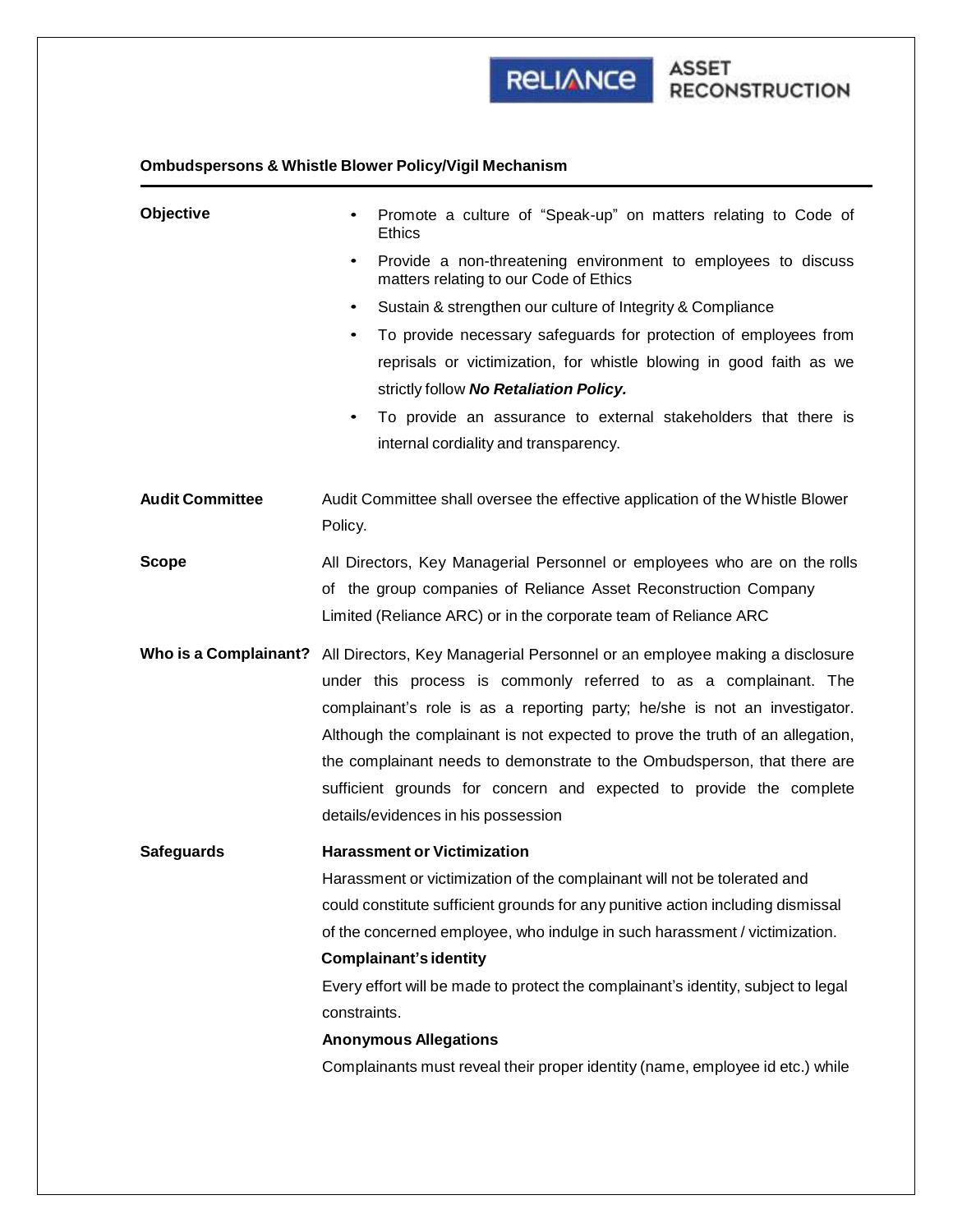# **RELIANCE**

#### **ASSET RECONSTRUCTION**

| raising such complaints and as follow-up questions. Investigation may not be |
|------------------------------------------------------------------------------|
| possible unless the source of the information is identified. Concerns        |
| expressed anonymously WILL NOT BE usually investigated BUT subject to        |
| the seriousness of the issue raised the Ombudsperson can initiate an         |
| investigation independently. It solely depends upon the discretion of the    |
| Ombudsperson and the nature of complaint.                                    |

**Complaints** The complaints need to be precise and specific and complainant should not indulge in general or 'in general' forms and should always identify the person against whom such allegations are made. It is desirable that complainant should approach the Ombudsperson.

**Who is an Ombudsperson?** The Ombudsperson will be a person, including a full-time senior employee, well respected for his/her integrity, independence and fairness. S/he would be authorized person for the purpose of receiving all complaints under this policy and ensuring appropriate action. Ombudspersons for different group companies of Reliance ARC will be nominated by CEO.

| When do you contact | To seek clarity on the code of ethics                              |
|---------------------|--------------------------------------------------------------------|
| an Ombudsperson?    | To raise a complaint / concern pertaining to code of ethics        |
|                     | To notify if they discover a potential violation of code of ethics |

In making a report of a violation of the Code, the Employee should exercise due & utmost care to provide as much details on the concern / complaint & ensure the accuracy of the information.

In case the complaints received do not pertain to matters related to Code of Ethics, then the same should be forwarded to the appropriate authorities for disposal.

**Confidentiality** • On receipt of complaint, the ombudsperson must not forward the mail or share it with any other person • Ombudsperson must carry out the investigation either directly or through engaging services of other official's assistance, maintaining utmost confidentiality

**Investigation** All complaints received will be recorded and looked into. If initial enquiries by the Ombudsperson indicate that the concern has no basis, or it is not a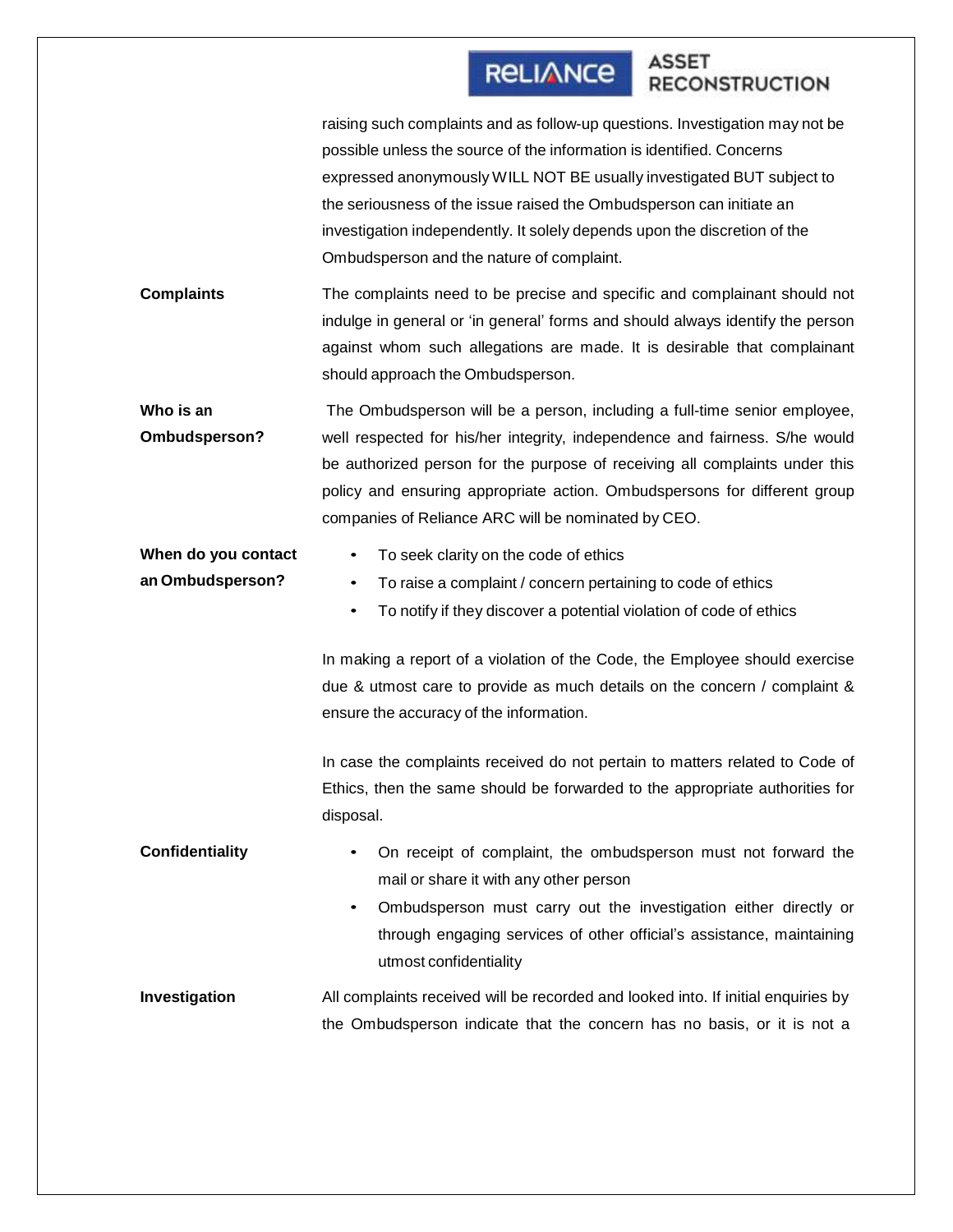RELIANCE ASSET

matter to be pursued under this process, it may be dismissed at this stage and the decision documented. Where initial enquiries indicate that further investigation is necessary, this will be carried through either by the Ombudsperson alone, or by a Committee nominated by the Ombudsperson for this purpose. The investigation would be conducted in a fair manner, as a neutral fact-finding process and without presumption of guilt. A written report of the findings would be made.

**Investigation Result** Based on a thorough examination of the findings, the committee (or Ombudsperson) would recommend an appropriate course of action to the CEO. Where an improper practice is proved, this would cover suggested disciplinary action, including dismissal, if applicable, as well as preventive measures for the future. All discussions would be minuted and the final report will be prepared.

> In case of any complaints against CEO/ Ombudspersons, the same would be reviewed and acted upon as may be decided by Chief Ombudsperson of Reliance ADA group.

**Reporting by Ombudsperson** The Ombudsperson will provide quarterly reports to the Group Chief Risk Officer.

- **Communication to Complainant** The complainant will receive acknowledgement on receipt of the concern, thanking him/her for initiative taken in upholding the company's business conduct standards.
	- The amount of contact between the complainant and the body investigating the concern will depend on the nature of the issue and the clarity of information provided. Further information may be sought from him/her.
		- Subject to legal constraints, s/he will receive information about the outcome of any investigations.

**Changes to process** This process can be changed, modified, rescinded or abrogated at any time by **Reliance Asset Reconstruction Company Limited**.

**Responsibilities of Employees** 1. Bring to early attention of the company any improper practice they become aware of. Although they are not required to provide proof,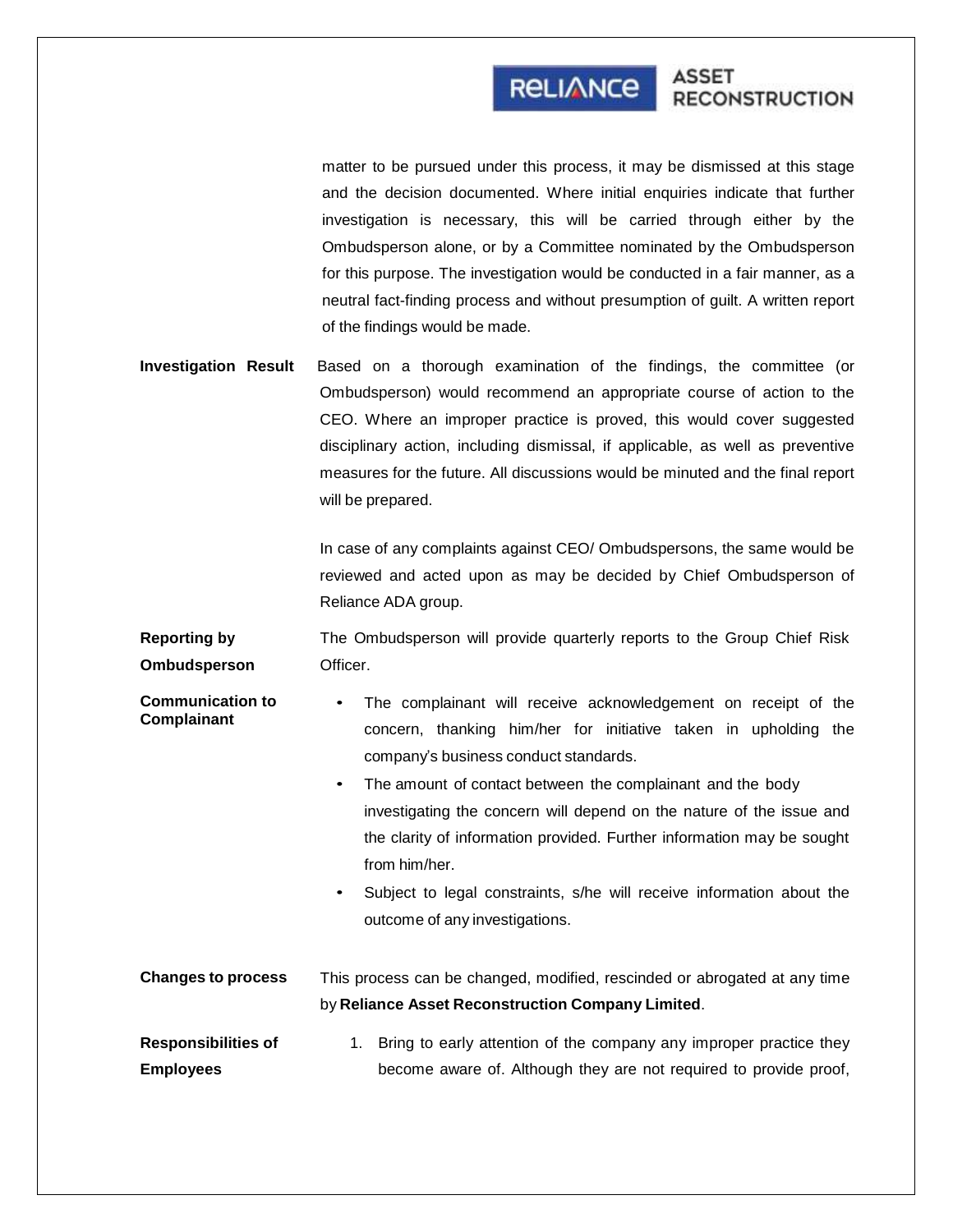## **RELIANCE**

ASSET<br>RECONSTRUCTION

they must have sufficient cause for concern.

- 2. Avoid anonymity when raising a concern.
- 3. Co-operate with investigating authorities, maintaining full confidentiality.
- 4. The intent of the policy is to bring genuine and serious issues to the fore.
- 5. A complainant has the right to protection from retaliation.
- 6. Maintain strict confidentiality.
- 7. In making a report of a violation of the Code, the employee should exercise utmost care to provide as much detail on the concern / complaint and ensure the accuracy of the information.
- 8. Be objective while making complaints and allegations
- **Responsibilities of Ombudspersons** 1. An Ombudsperson is expected to manage the sensitivities of the person seeking clarifications or reporting a concern. Reliance ARC follows a "No-Retaliation Policy" on matters relating to the Code of Ethics, which means that the company will make sure that an employee is not victimized just because he voices a concern or reports a violation.
	- 2. Promote the "speak up" culture
	- 3. Execute the job of the ombudsperson diligently in a manner which shall uphold the spirit of the process
	- 4. Ensure that necessary safeguards are provided to the complainant.
	- 5. Ascertain prima facie the credibility of the charge. If initial enquiry indicates further investigation is not required, close the issue.
	- 6. Where further investigation is indicated carry this through, appointing a Committee if necessary.
	- 7. In case of change of Ombudsperson on their volition or arising out of resignation/ transfer or any other reason, the ombudsperson so changed will keep Ombudsperson at Reliance ARC of such change prior to his/her relieving and handover the documents / records / any other papers relating to ombudsperson process / enquiry / investigation etc. to the other ombudsperson or the ombudsperson identified in his place.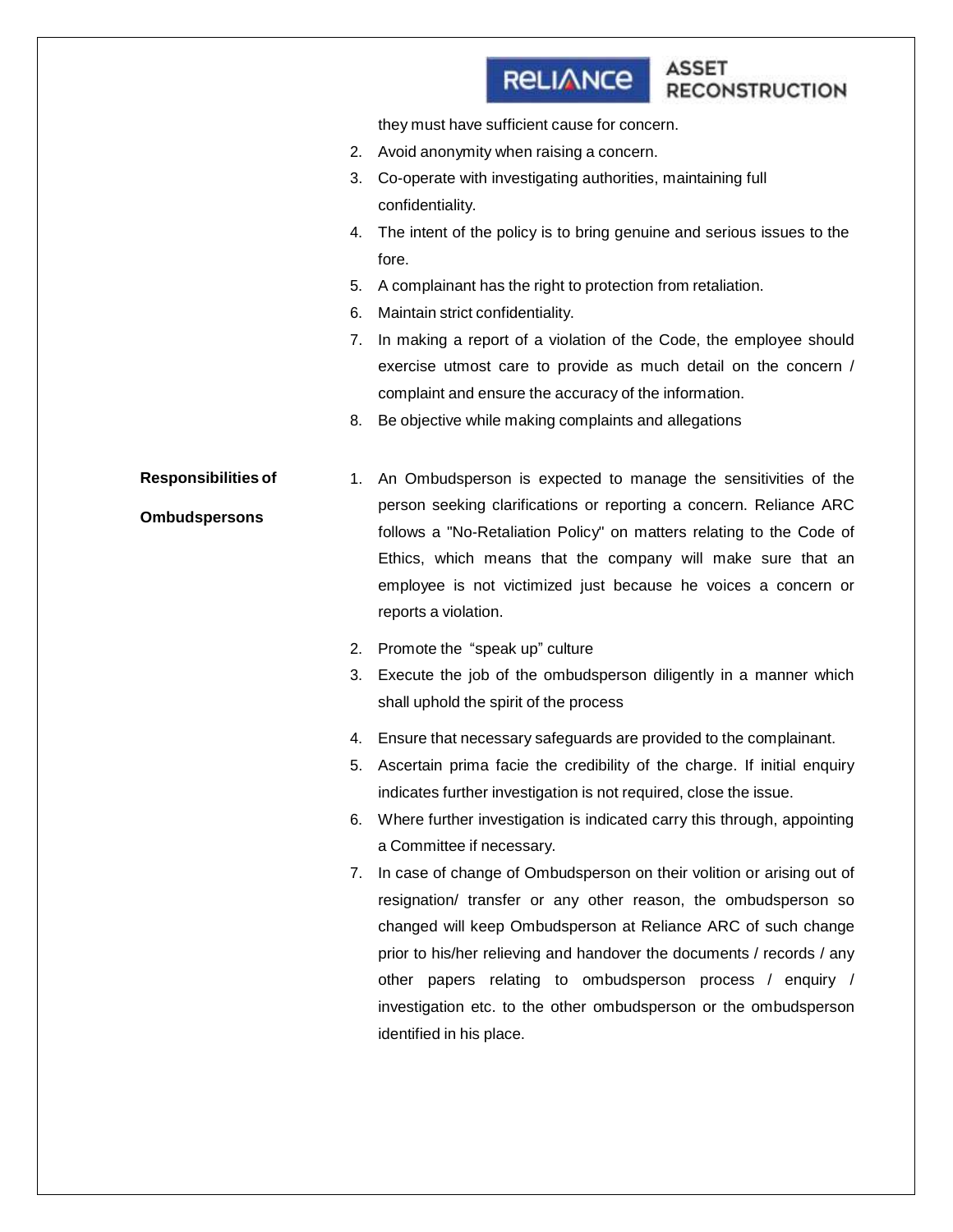|                                               | <b>ASSET</b><br><b>RELIANCE</b><br><b>RECONSTRUCTION</b>                                                                                                                                                                                                                                                                                                                                                                                                                                                                                                                                                                                                                                   |
|-----------------------------------------------|--------------------------------------------------------------------------------------------------------------------------------------------------------------------------------------------------------------------------------------------------------------------------------------------------------------------------------------------------------------------------------------------------------------------------------------------------------------------------------------------------------------------------------------------------------------------------------------------------------------------------------------------------------------------------------------------|
|                                               | Ensure the complaints recorded are actioned upon within reasonable<br>8.<br>time frame as under: -<br>A) The investigation should be completed within 60 days of the<br>receipt of complaint. If additional information is submitted or<br>collected from the complainant, then the investigation to<br>completed within 60 working days from the date of such<br>submission of additional details.<br>The report on the findings of the investigation should be<br>B)<br>submitted within 10 working days of the completion of the<br>investigation / enquiry.<br>action<br>Management to decide<br>C)<br>on such<br>report<br>recommendation within 30 days of the issue of such report. |
|                                               | Conduct the enquiry in a fair, unbiased manner<br>9.<br>Ensure complete fact-finding.<br>$\bullet$<br>Maintain strict confidentiality.<br>٠<br>Decide on the outcome of the investigation, whether an improper<br>$\bullet$<br>practice has been committed and if so by whom.<br>Recommend an appropriate course of action<br>suggested<br>$\bullet$<br>disciplinary<br>action,<br>including<br>dismissal,<br>preventive<br>and<br>measures.<br>Minute Committee deliberations and document the final report.<br>$\bullet$                                                                                                                                                                 |
| <b>Appeal</b>                                 | If the complainant is dissatisfied with the outcome of the investigation<br>and the judgment of the Ombudsperson/s he can appeal to the apex<br>committee appointed at the Group Level. The decision of this<br>committee will be final and binding                                                                                                                                                                                                                                                                                                                                                                                                                                        |
| <b>Frivolous Complaints</b>                   | In case of repeated frivolous complaints, the Audit Committee may<br>take suitable action against the concerned complainant.                                                                                                                                                                                                                                                                                                                                                                                                                                                                                                                                                               |
| Maintenance of logs /<br><b>Documentation</b> | 1. Log of all cases will be maintained by the respective businesses<br>2. The Ombudsperson shall forward all concerns / send all reports<br>and working papers to the resource person (who will be<br>appointed by the                                                                                                                                                                                                                                                                                                                                                                                                                                                                     |